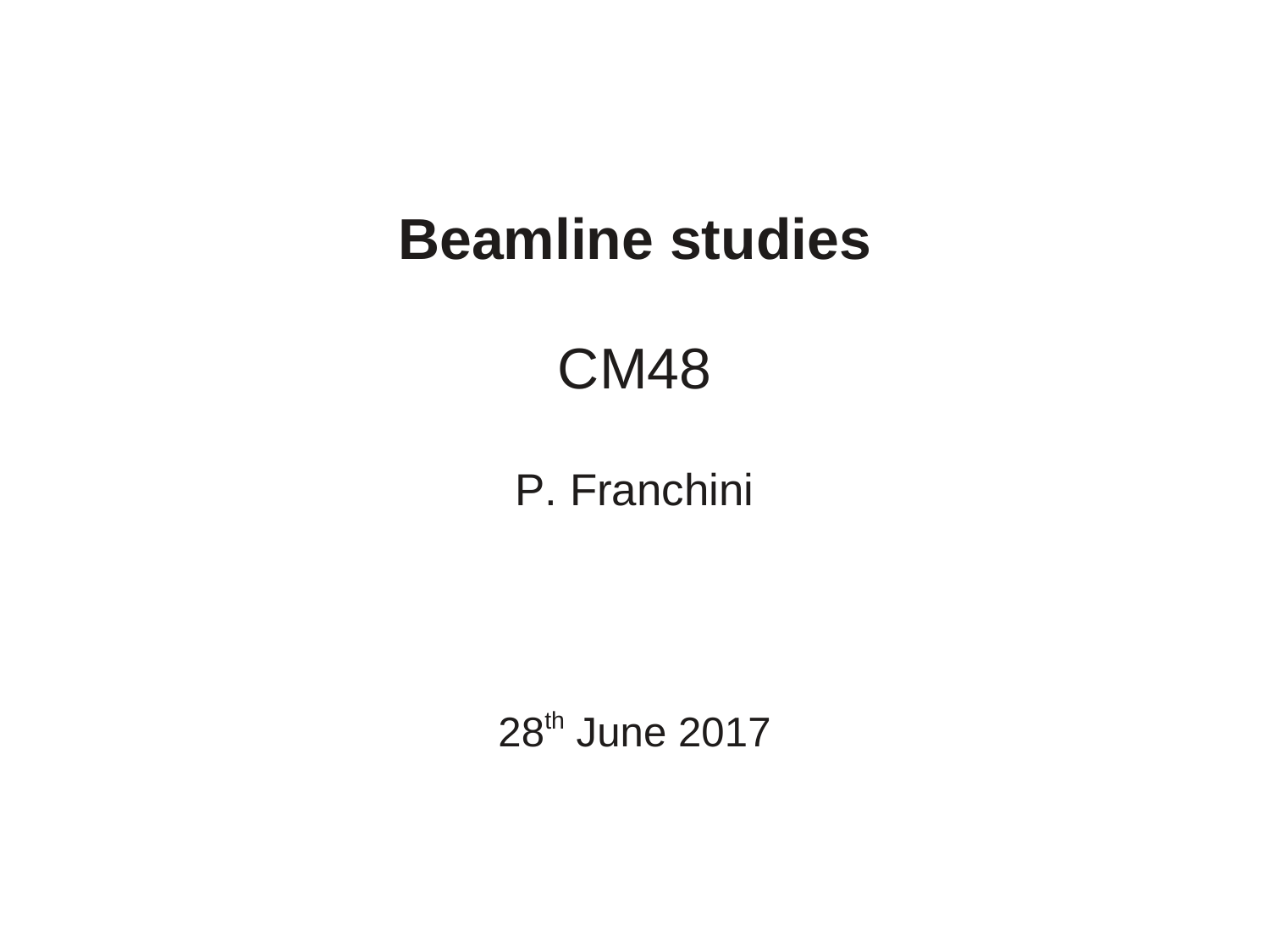# Introduction



- In the current G4BL+MAUS simulation there are few basic issues
	- Pions and muons yields in the time of flight
	- Pions and muons peak positions
- The absence of positrons was a bug, now fixed
- Positrons peak position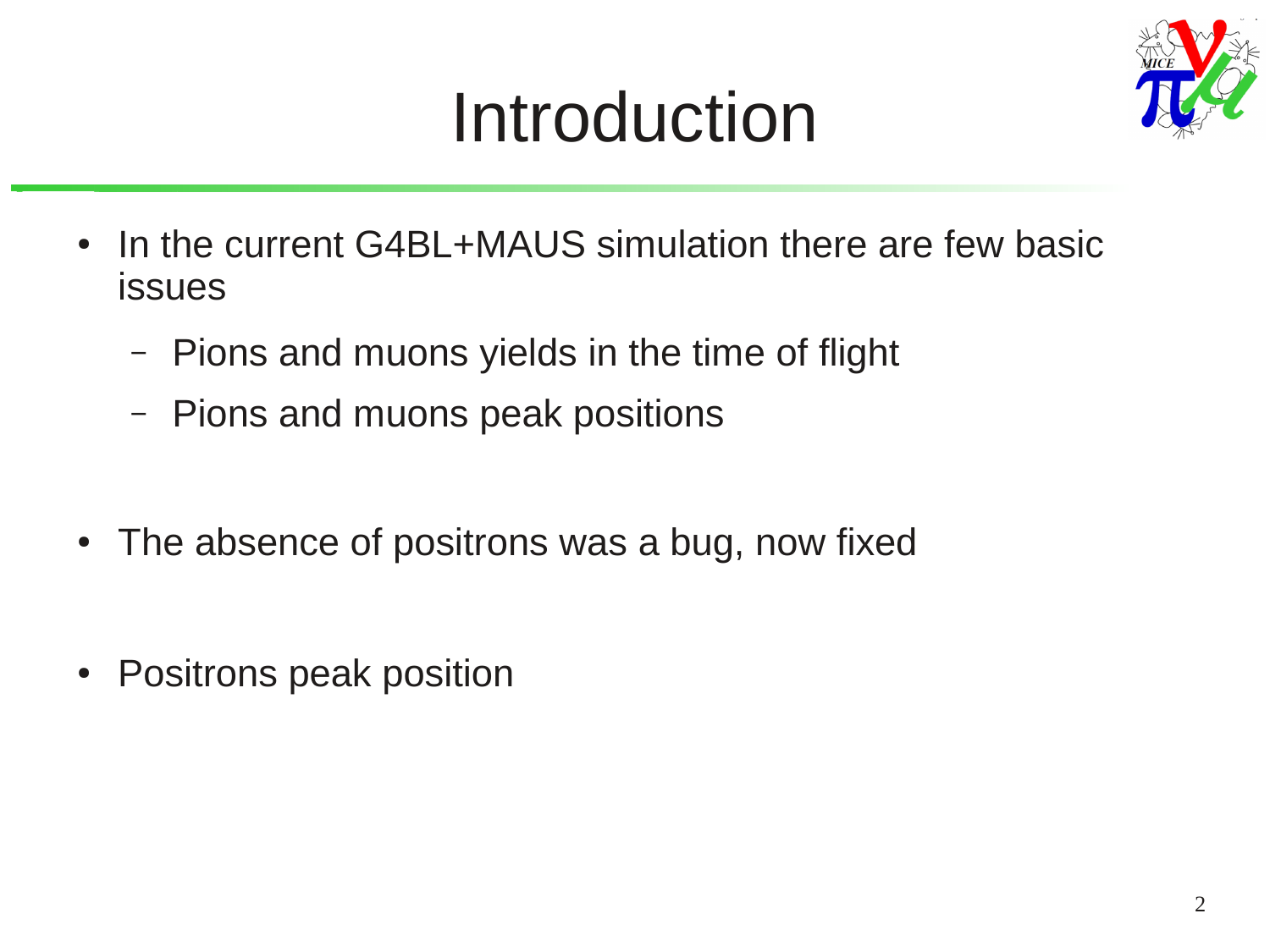

#### Current G4BL target

- Simulation used from 2007
- 4 gaussians are used to generate the pions from the target (together with a fraction of muons and positrons)

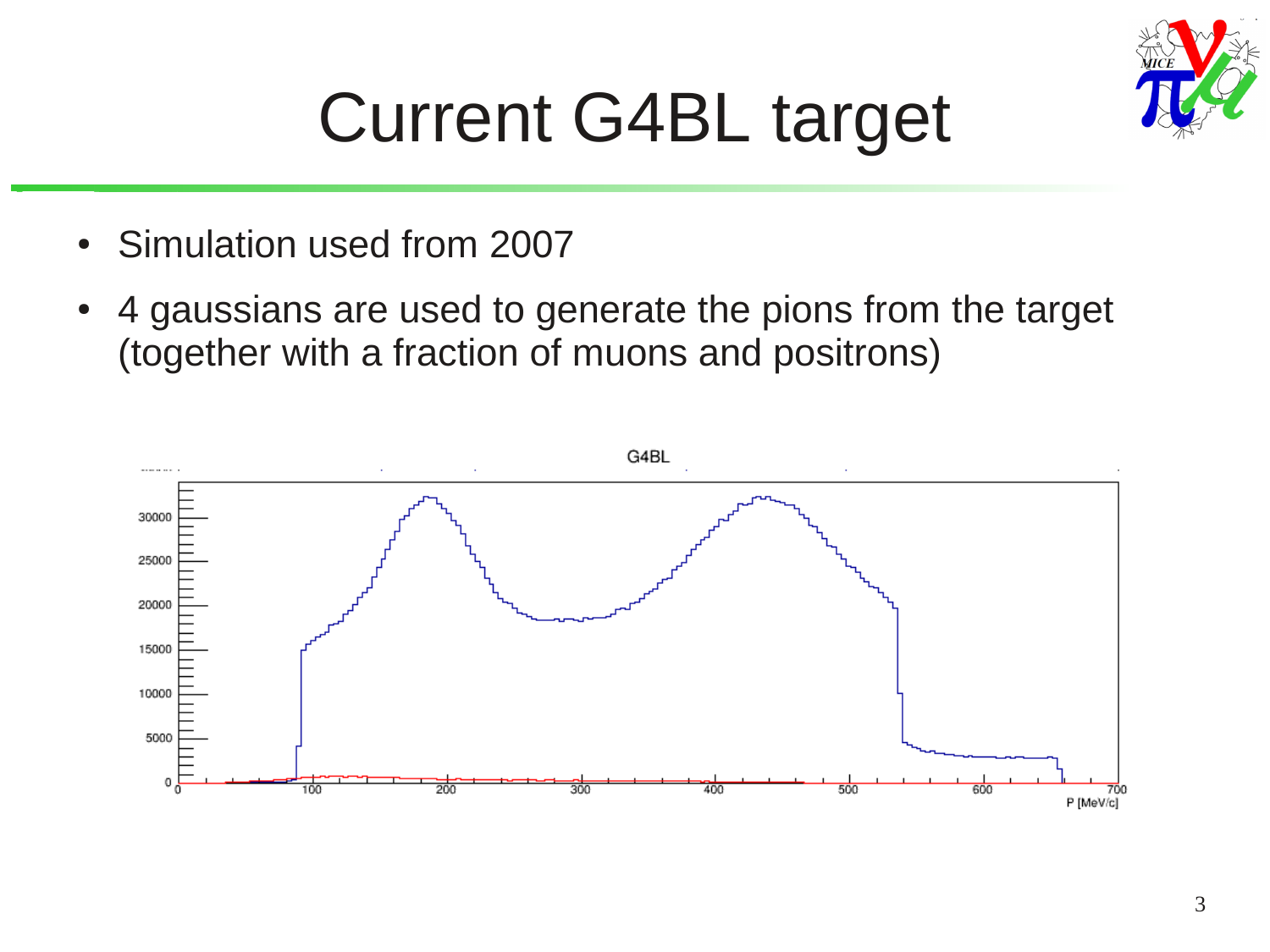

## Ao's target simulation

• Simulation done by Ao few months ago using MARS

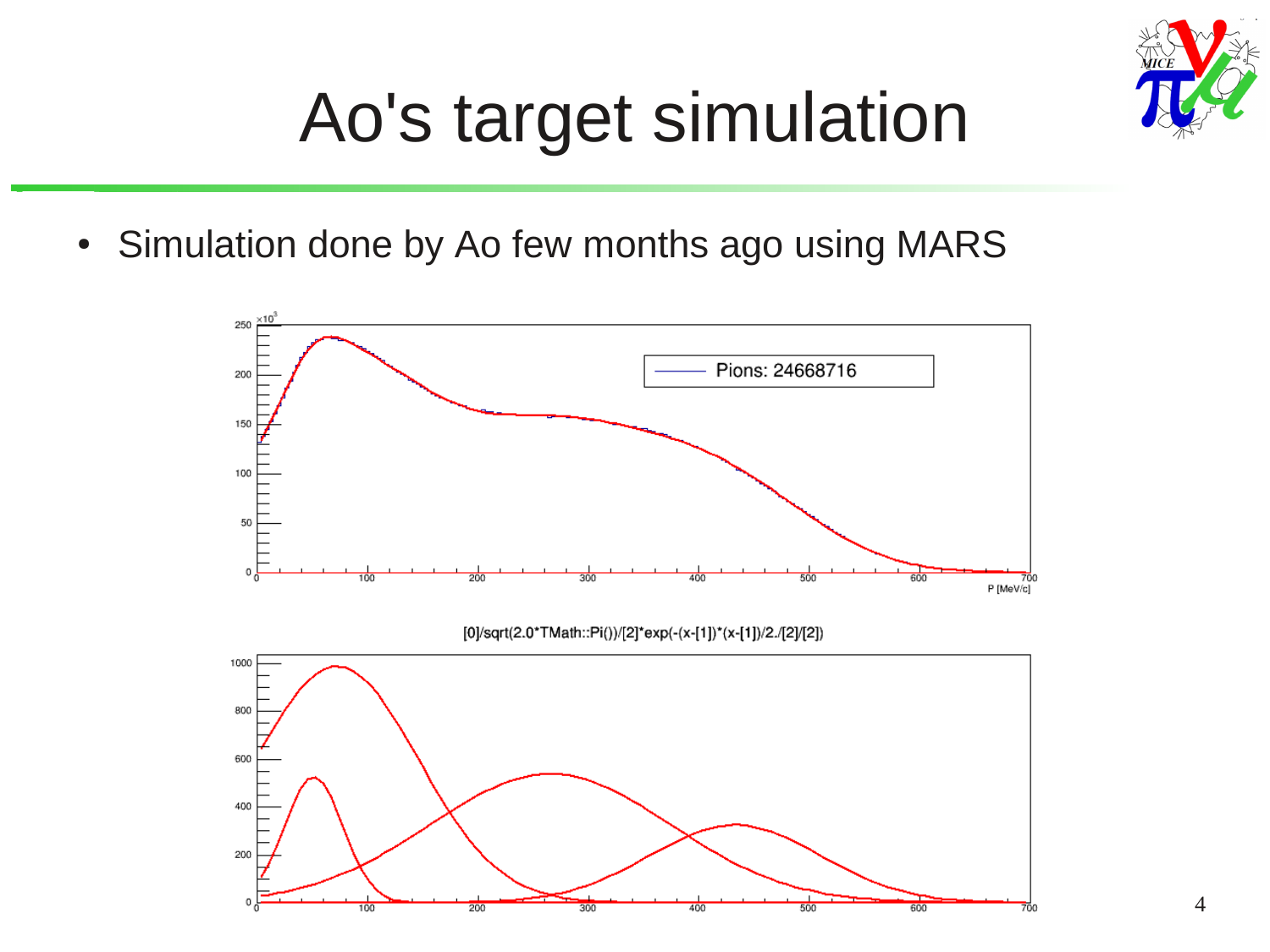

# Ao's target simulation

- Electron yield comes mostly from the primaries
- Pion/muon yield still incorrect
- Peaks position adjusted with the dipole currents

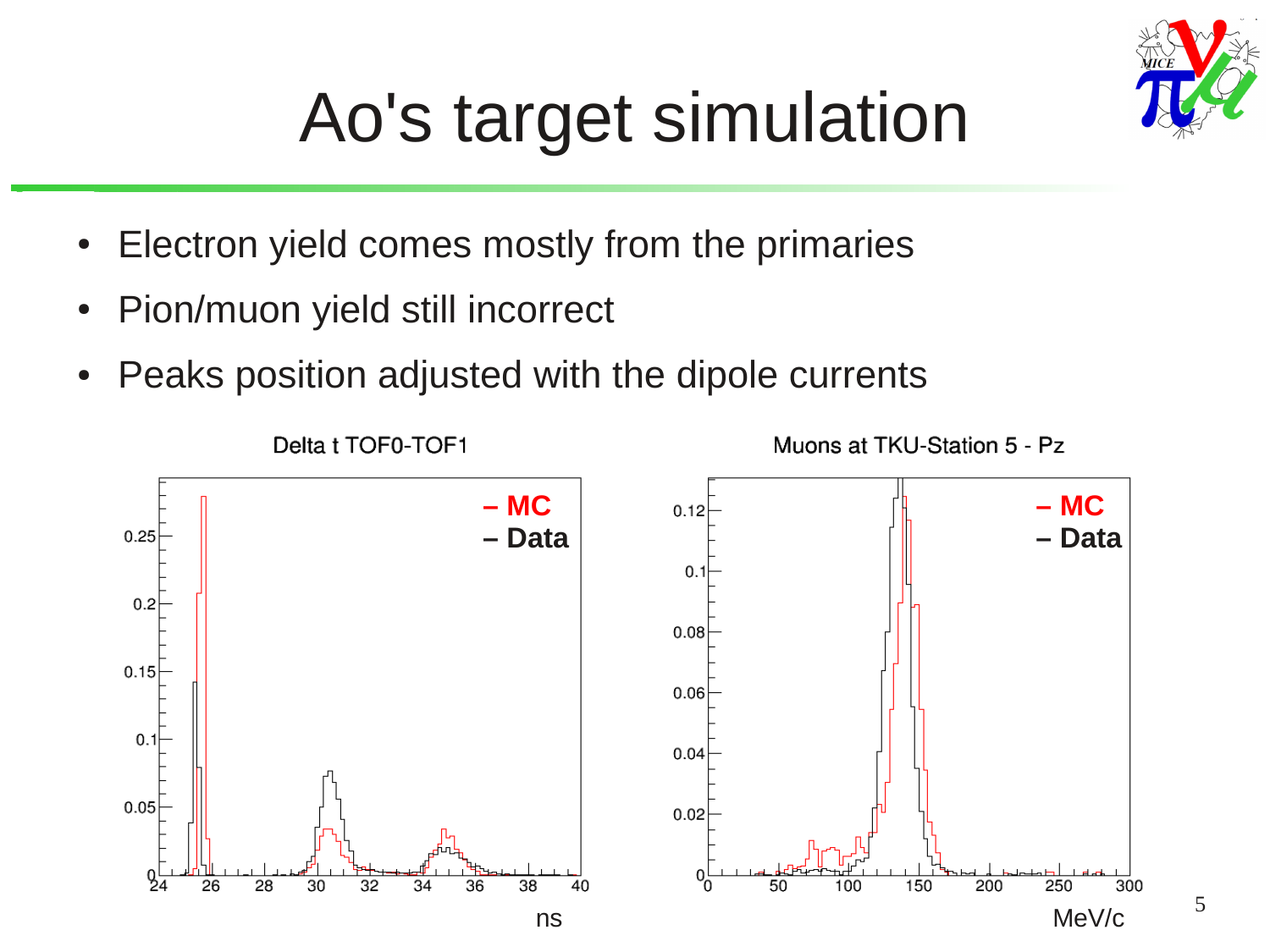

## Custom target definition

• 3-140 MeV/c

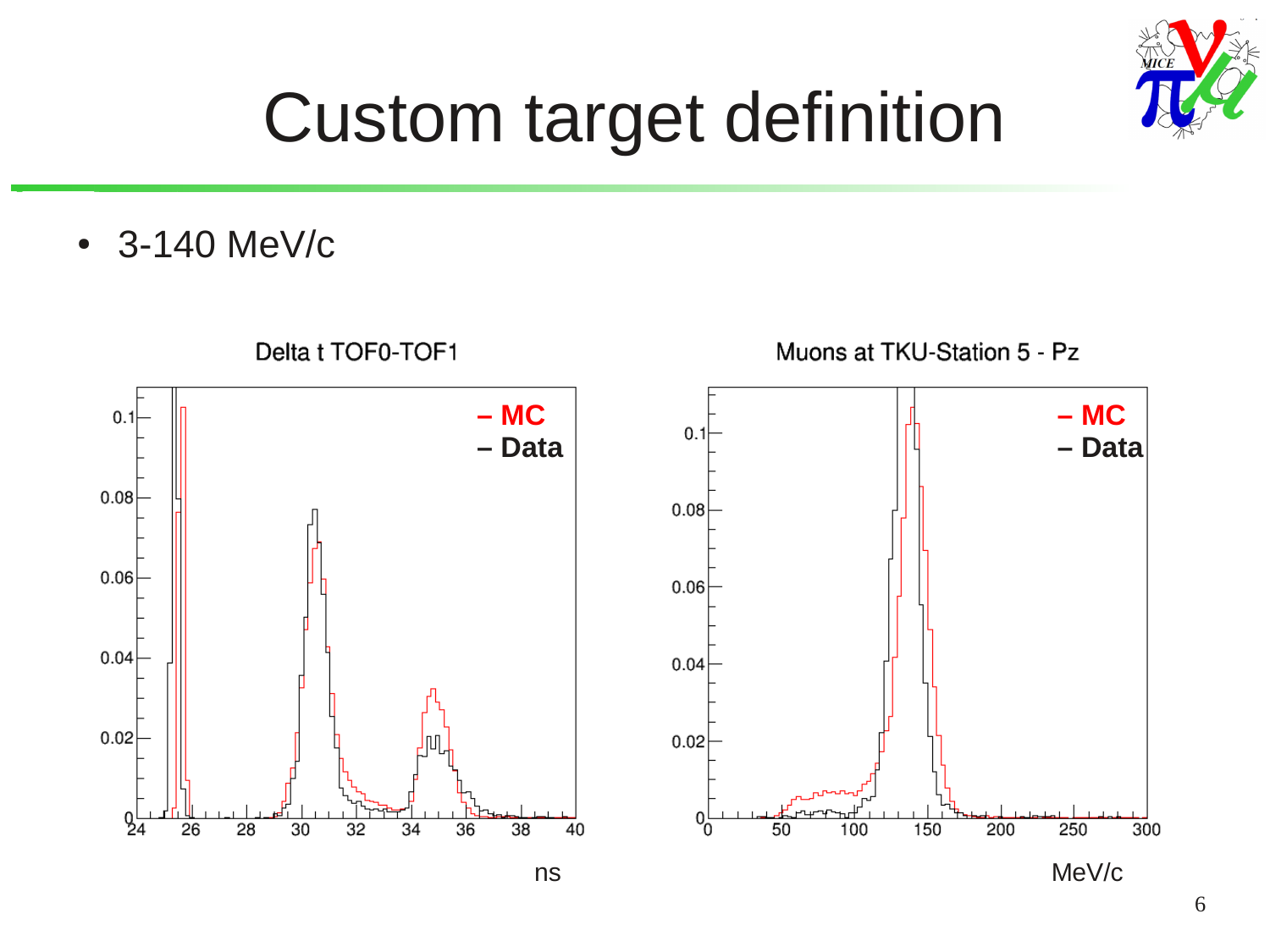

## Custom target definition

• 3-240 MeV/c generated using the 3-140 MeV/c target model

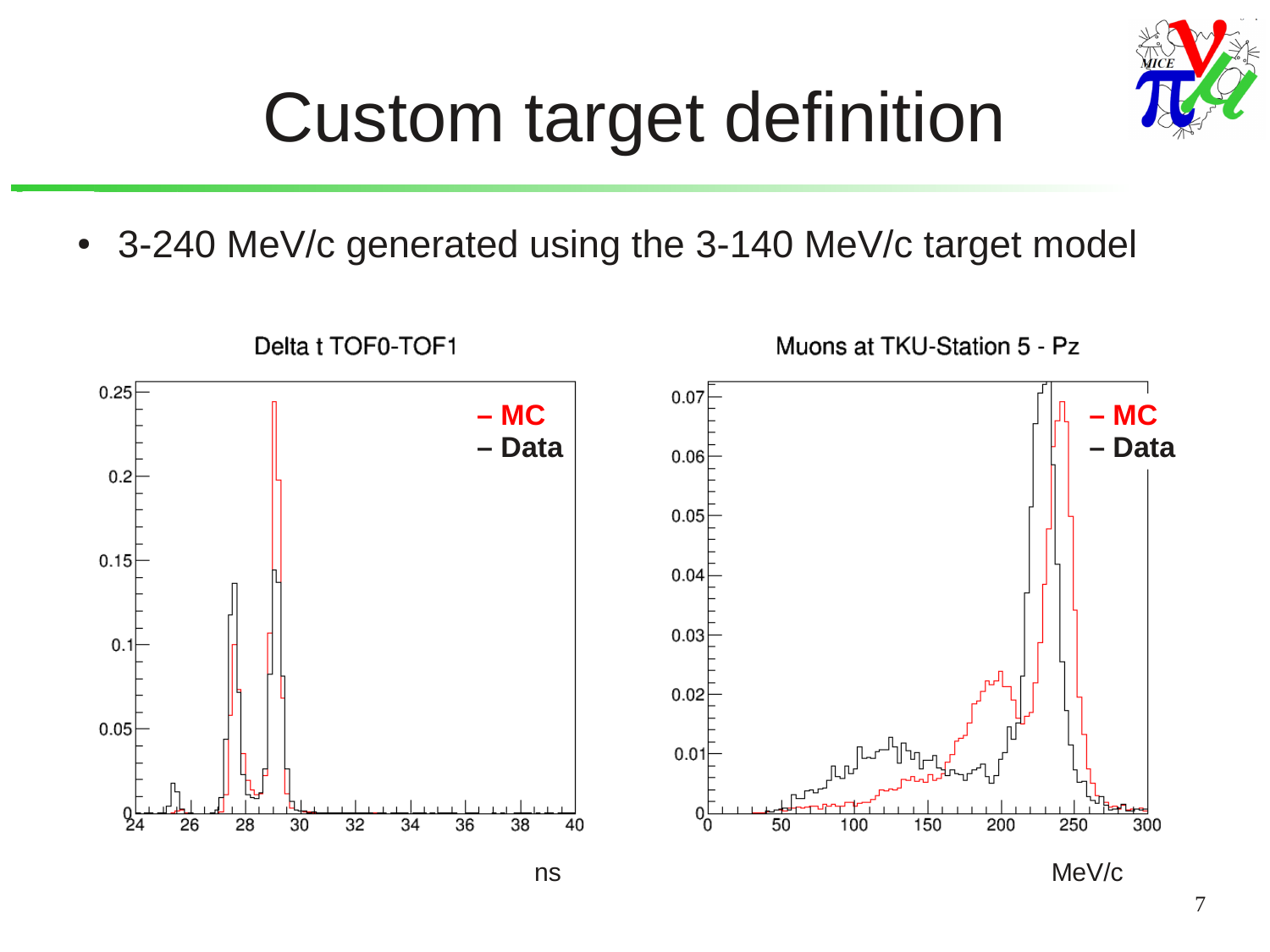

#### Positrons peak



- Distance used in MC: **7642.32 mm**: discrepancy  $\sim$  3.3 cm ( $\sim$  slabs width?)
- Discrepancy between  $MC$  and **data** peaks: 0.25 ns  $\rightarrow$  7.5 cm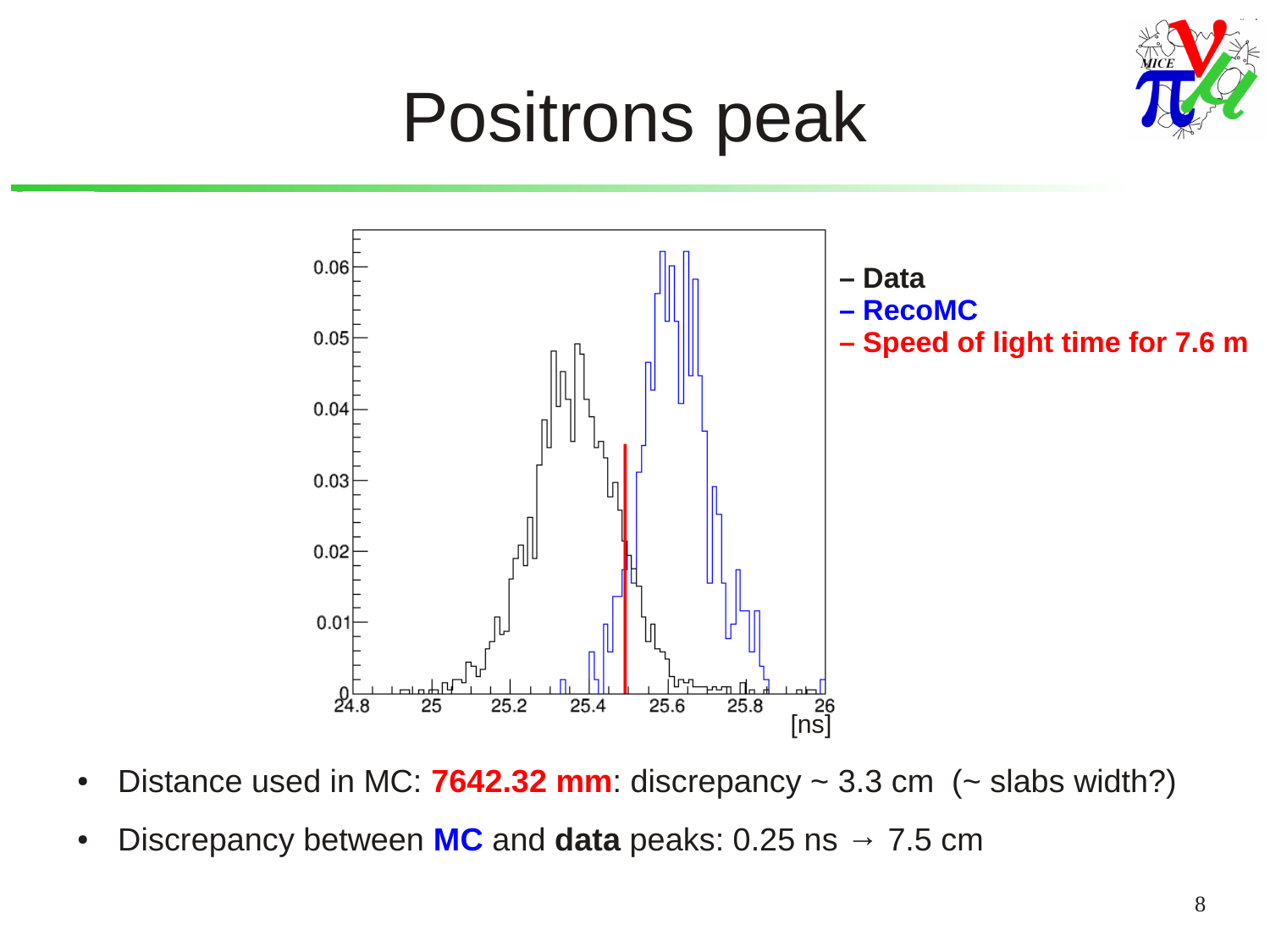

#### Positrons peak



• Not any sensible effect from the path length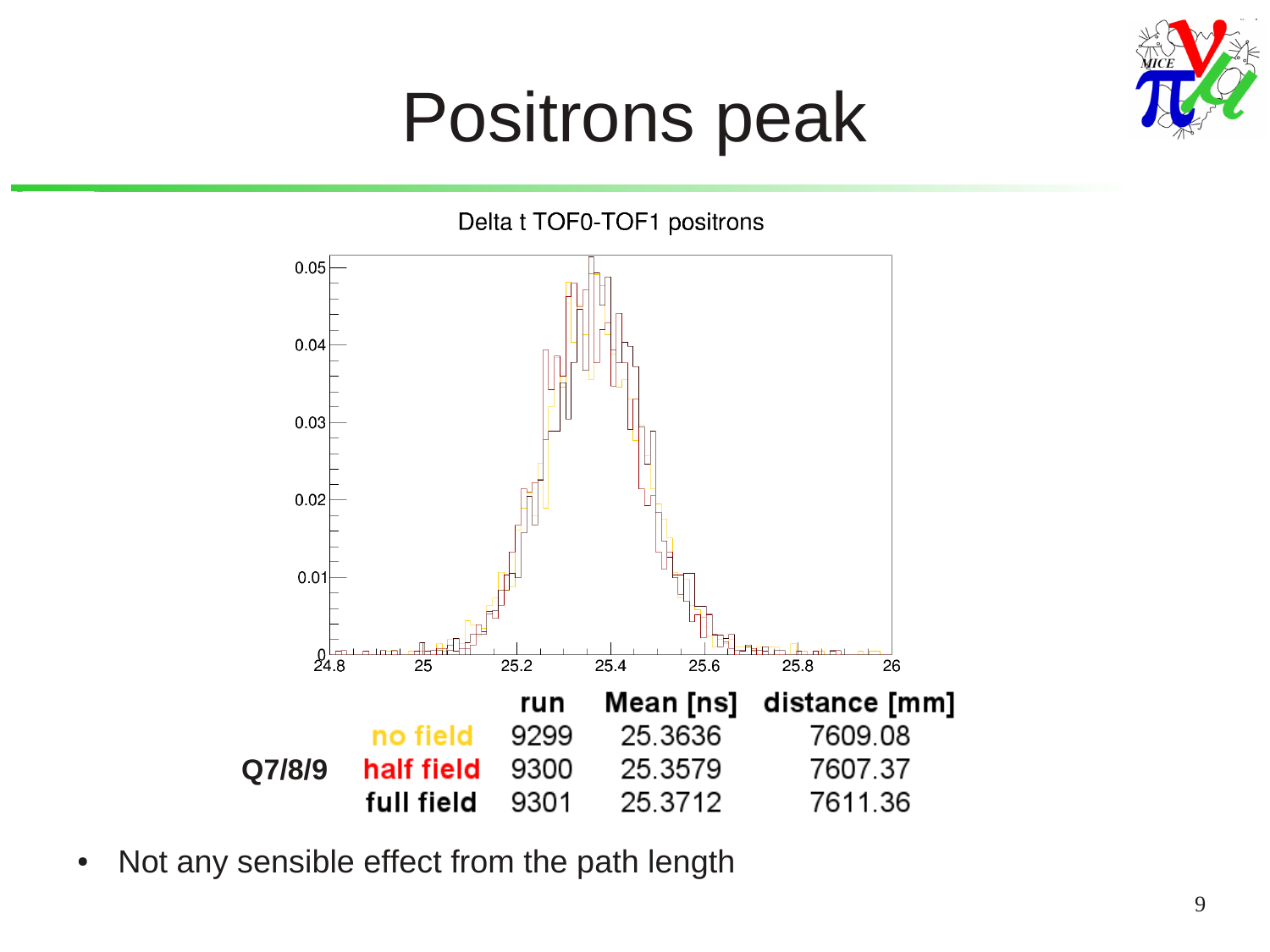#### Same for Q789 off



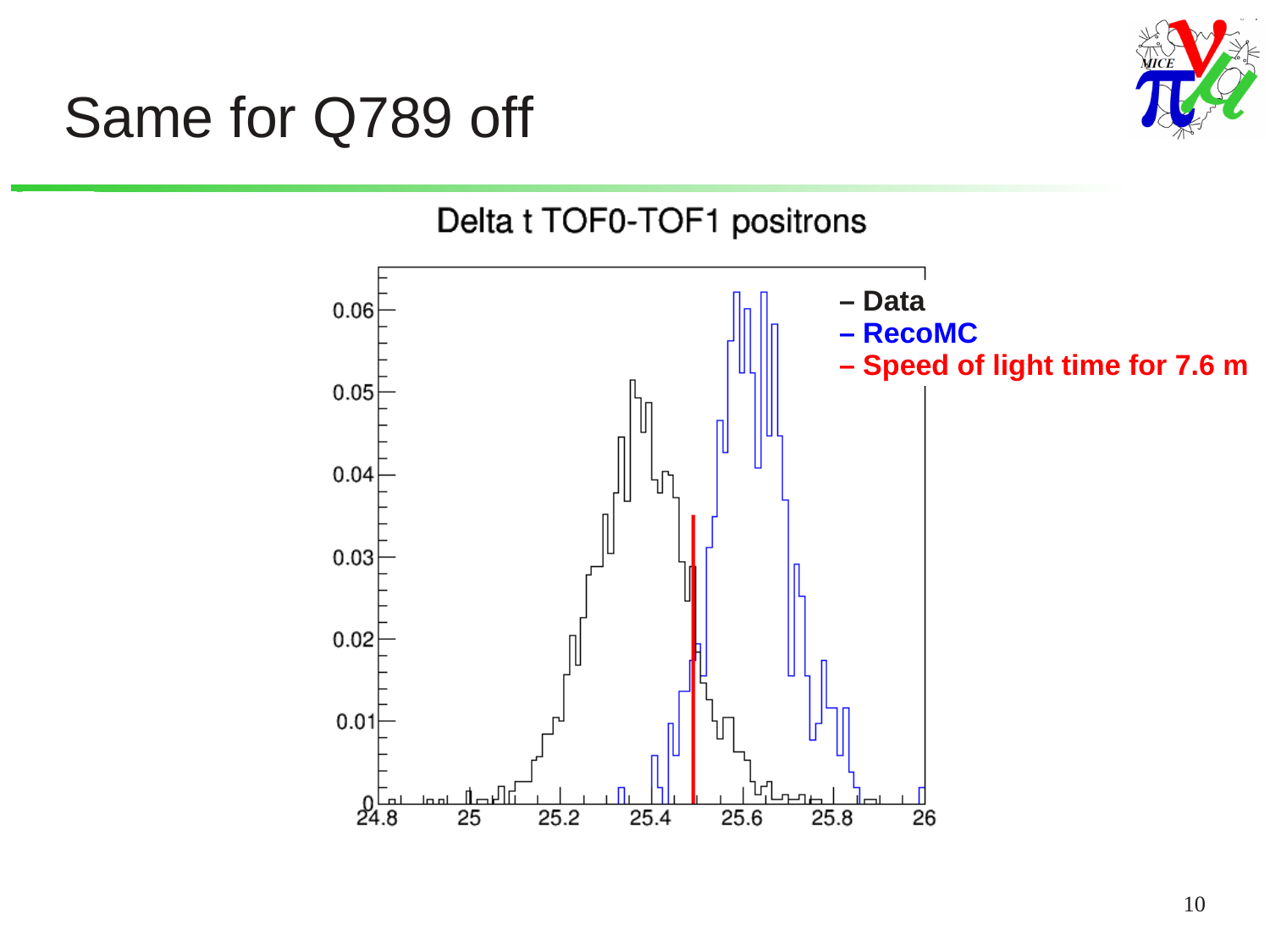

#### Plotting only –*tof0* time



- **Q789 off** has mean at the speed of light time (right plot)
- **Q789 on** (and the **half field**) are still left shifted (left plot)